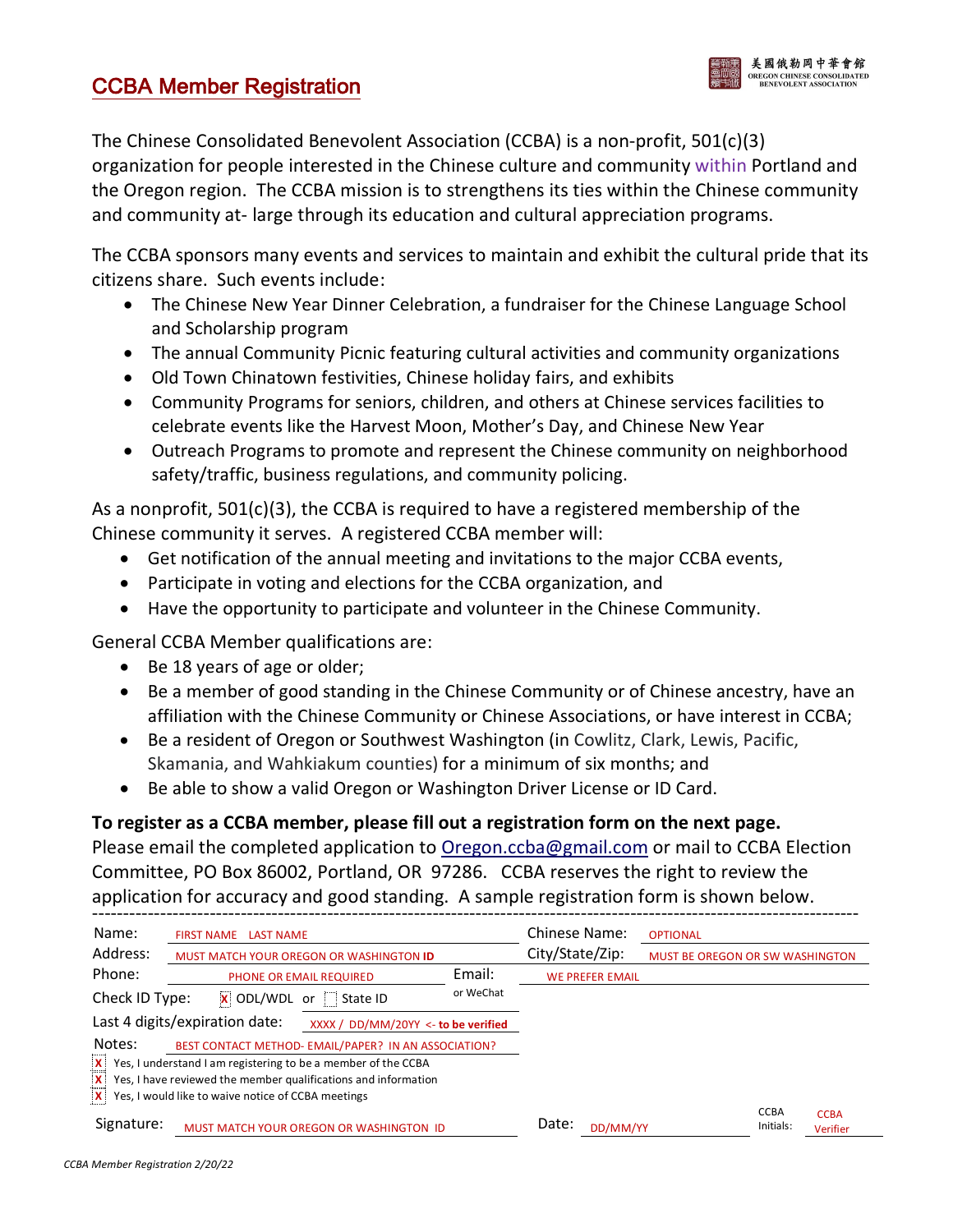### **CCBA Member Registration**



#### 中华会馆会员登记表 ( 说明)

中华會馆 (CCBA)是面向華人社區的非營利性 501(c)(3) 組織,為生活在波特蘭和俄勒岡州的所 有中國人提供服務。 CCBA 的使命是通過其教育和文化欣賞計劃來加強其在華人社區與整個社區 之間的聯繫。

CCBA 贊助了許多活動和服務,以維護和展現其公民共享的文化自豪感。這些事件包括:

- •農曆新年晚宴慶典,中國語言學校和獎學金計劃的籌款人
- •一年一度的社區野餐,包括文化活動和社區組織
- •唐人街老城慶祝活動,中國節日交易會和展覽
- •為中國服務機構中的老年人,兒童和其他人舉辦的社區計劃, 慶祝諸如"收割月", "母親節"和"農曆新年"之類的活動
- •外展計劃,以在社區安全/交通,商業法規和社區警務方面促進和代表華人社區。

作為非營利組織 501(c)(3),CCBA 必須擁有其服務的華人社區的註冊會員資格。CCBA 註冊會員將:

- •獲得有關年度會議的通知和參加 CCBA 主要活動的邀請,
- •參加 CCBA 組織的投票和選舉,以及
- •有機會參加並成為華人社區的志願者。

CCBA 會員的一般資格是:

- •年滿 18 周歲>
- •是華人社區或華人祖先的成員,與華人社區或協會有聯繫或會員,或對 CCBA 感興趣者.
- 並且是俄勒岡州居民或華盛頓州西南部地區居民至少六個月; 和
- •能夠顯示有效的俄勒岡或華盛頓州駕駛執照或身份證。

要註冊成為 CCBA 會員,請在下一頁填寫註冊表格。請將完整的申請表通過電子郵件發送到 Oregon.ccba@gmail.com 或郵寄至 CCBA 選舉委員會,PO BOX 86002 Portland OR 97286。CCBA 將 驗證信息並提供姓名的縮寫。请参照下面表格样本填写登记表(每人只填一份表格):

| Name (英文名字):_ <u>(名)(姓)</u> _____________________                                    | Chinese Name (中文名字): |
|--------------------------------------------------------------------------------------|----------------------|
| Address (地址): (必須匹配您的俄勒岡或華盛頓州 ID) City/St/Zip (城市/州/郵編): ______                      |                      |
| Phone (電話):<br>email (或電子郵件): (我們推薦用電子郵件)                                            |                      |
| Check ID Type (身份證類別):OR/WA 驾驶执照或州 ID Or weChat (或微信):                               |                      |
| Last 4 digits/Expiration date (最後 4 位數字/ 有效期至): 月/日/年 (将会驗證).                        |                      |
| Notes (備註): 最佳聯繫方式: 電子郵件或紙張? 是否在哪一個社團中?                                              |                      |
| 区 Yes, I understand I am registering to be a member of the CCBA 我明白我現在登記成為俄勒岡州中華會館會員 |                      |
| 区 Yes, I have reviewed the member qualifications and information 我已閱讀會員資格及其他內容       |                      |
| 区 Yes, I would like to waive all notice of CCBA meetings 我放棄接收中華會館所有開會通知書的權利         |                      |
| Signature (簽名): (必須匹配您的 ORWA 州 ID) Date (日期): (月/日/年) CCBA 驗證人縮写:                    |                      |